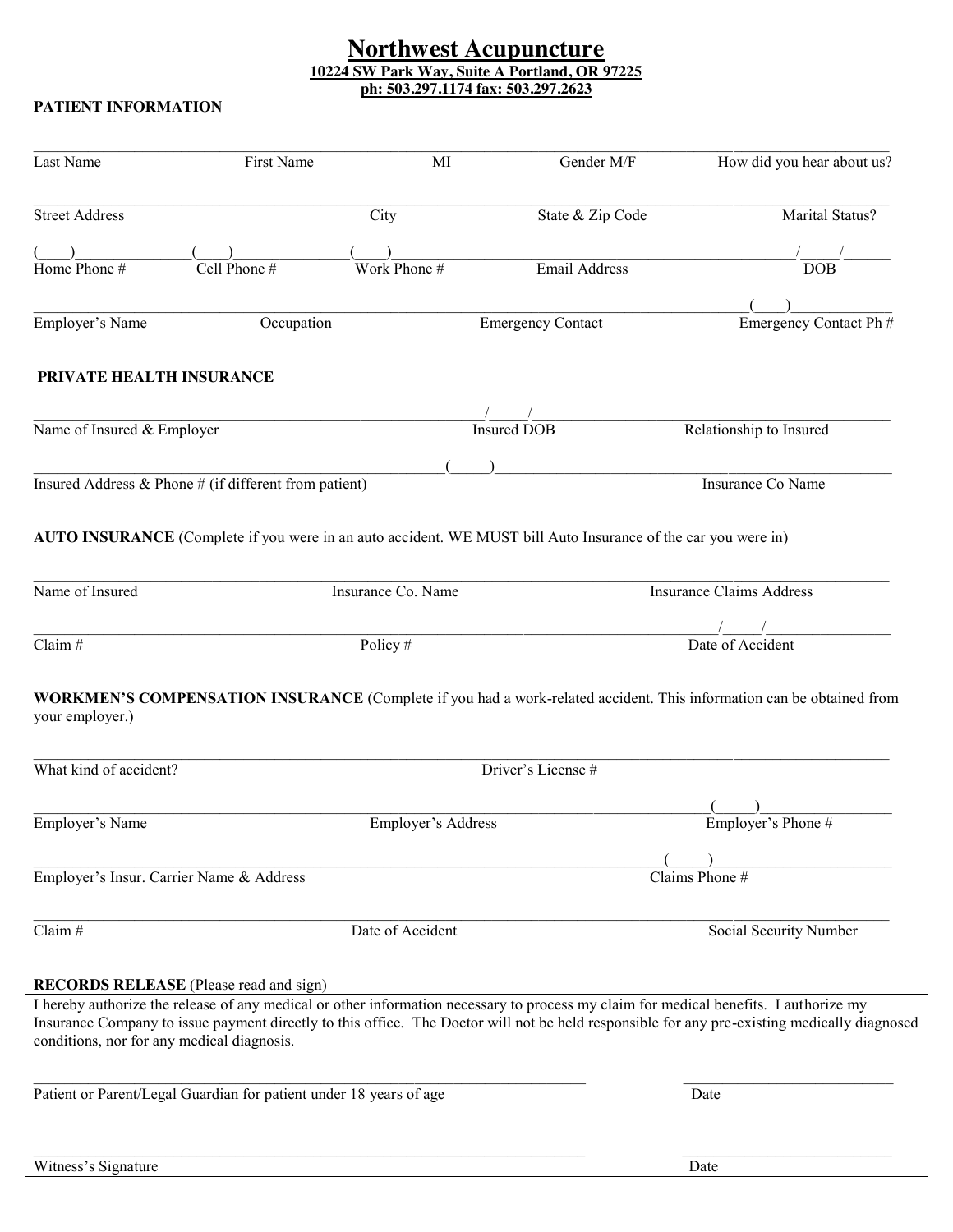### **Northwest Acupuncture 10224 SW Park Way, Suite A Portland, OR 97225 ph: 503.297.1174 fax: 503.297.2623**

### **FINANCIAL RESPONSIBILITY AGREEMENT**

#### **Policy:**

1. All patients not covered by insurance must pay at time of service.

2. All co-pays, deductibles, and balances will be collected at the time of service.

3. In those cases where your insurance company denies payment, you are responsible for costs incurred. Payment is expected before the end of the billing month.

4. Any balances due to Total Health Wellness Center Providers after your Insurance carrier has notified the Clinic of payment or non-payment will be billed to you. After thirty (30) days of the first bill, a finance charge of \$2.50 per month will begin to apply to your account. Any bill over ninety (90) days past due will be subject to collection procedures.

If you need to make payment arrangements, you can do so by contacting our Billing office. Once you agree to a payment plan, you will sign on your agreement. All payment agreements must be followed through within the allotted timeline.

We reserve the right to agree, or not, to payment plans, as they are not a guaranteed service of our clinic.

I, \_\_\_\_\_\_\_\_\_\_\_\_\_\_\_\_\_\_\_\_\_\_\_\_\_\_\_\_\_\_\_\_\_\_\_\_\_\_\_ (patient's name or name of parent/legal guardian or responsible/legal party) as a patient of Total Health Wellness Center, acknowledge and agree to the above statements and understand that a part or all of my care may not be a covered benefit of my health plan. I acknowledge and agree to be financially responsible for my treatment.

**Signature of Patient or Parent/Legal Guardian/Responsible Party**

\_\_\_\_\_\_\_\_\_\_\_\_\_\_\_\_\_\_\_\_\_\_\_\_\_\_\_\_\_\_\_\_\_\_\_\_\_\_\_\_\_\_\_\_\_\_\_\_\_\_\_\_\_  **Patient's Printed Name**

\_\_\_\_\_\_\_\_\_\_\_\_\_\_\_\_\_\_\_\_\_\_\_\_\_\_\_\_\_\_\_\_\_\_\_\_\_\_\_\_\_\_\_\_\_\_\_\_\_\_\_\_

**Date** \_\_\_\_\_\_\_\_\_\_\_\_\_\_\_\_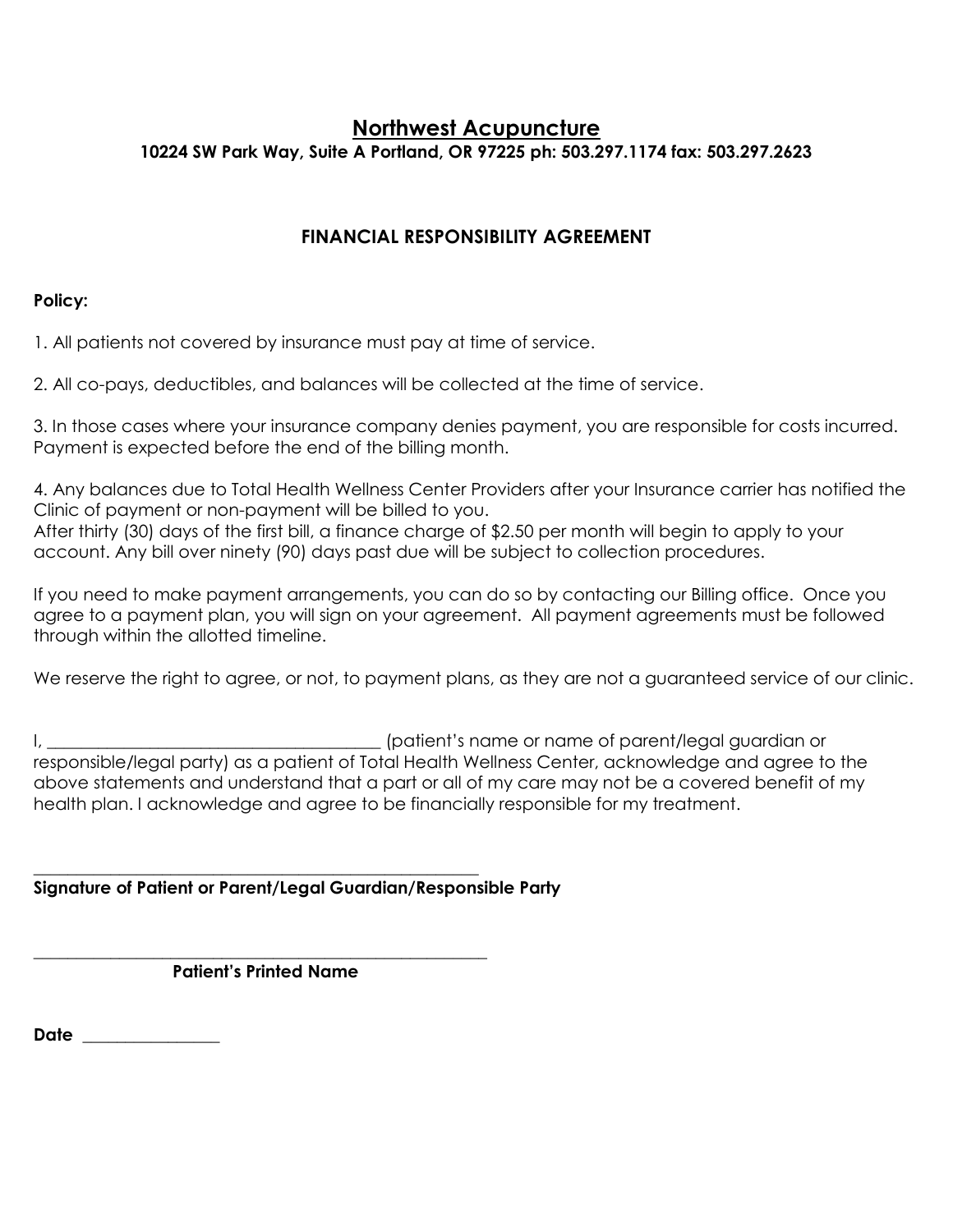**Northwest Acupuncture**

**10224 SW Park Way, Suite A Portland, OR 97225 ph: 503.297.1174 fax: 503.297.2623**

*In Yu, DAOM, LAc*

# **Confidential Patient Health Record**

| <b>Patient Name:</b>                                                                                                                                                                                                                                                                                                                                                                 |                         | Date:                                |  |  |  |  |  |
|--------------------------------------------------------------------------------------------------------------------------------------------------------------------------------------------------------------------------------------------------------------------------------------------------------------------------------------------------------------------------------------|-------------------------|--------------------------------------|--|--|--|--|--|
| Who referred you to us?                                                                                                                                                                                                                                                                                                                                                              |                         | File $#$ :                           |  |  |  |  |  |
| Marital Status:<br>S M D W<br>Gender: M / F<br>Successful health care and preventative medicine are only possible when the Practitioner has a complete understanding of the<br>Patient physically, mentally and emotionally. Please complete this questionnaire as thoroughly as possible. Print all information<br>and indicate areas of confusion with a question mark. Thank you. |                         |                                      |  |  |  |  |  |
| For what reason? The contract of the contract of the contract of the contract of the contract of the contract of the contract of the contract of the contract of the contract of the contract of the contract of the contract                                                                                                                                                        |                         |                                      |  |  |  |  |  |
| Has your case been referred to an attorney? $\Box$ Yes $\Box$ No<br>Please identify the health concerns that have brought you to our clinic, in order of importance below:                                                                                                                                                                                                           |                         |                                      |  |  |  |  |  |
| Condition                                                                                                                                                                                                                                                                                                                                                                            | <b>Past Treatment</b>   |                                      |  |  |  |  |  |
| 1. How does this condition affect you?                                                                                                                                                                                                                                                                                                                                               |                         |                                      |  |  |  |  |  |
| 2. How does this condition affect you?<br>How does this condition affect you?                                                                                                                                                                                                                                                                                                        |                         |                                      |  |  |  |  |  |
| 3. How does this condition affect you?<br>How does this condition affect you?                                                                                                                                                                                                                                                                                                        |                         |                                      |  |  |  |  |  |
| If applicable, please list any foods, drugs or medications you are hypersensitive or allergic to (include reaction)                                                                                                                                                                                                                                                                  |                         |                                      |  |  |  |  |  |
| Please list all medications (prescribed or over-the-counter), vitamins and supplements you are currently taking                                                                                                                                                                                                                                                                      |                         |                                      |  |  |  |  |  |
| Do you have any reason to believe you may be pregnant? $\Box$ Yes $\Box$ No (If so, how far along?: _________)                                                                                                                                                                                                                                                                       |                         |                                      |  |  |  |  |  |
|                                                                                                                                                                                                                                                                                                                                                                                      |                         |                                      |  |  |  |  |  |
| Height: Weight: Currently: Past Maximum: When?: When?:                                                                                                                                                                                                                                                                                                                               |                         |                                      |  |  |  |  |  |
|                                                                                                                                                                                                                                                                                                                                                                                      |                         |                                      |  |  |  |  |  |
| Childhood Illness (Please circle any that you have had):<br>Diphtheria<br>Rheumatic Fever<br>Scarlet Fever                                                                                                                                                                                                                                                                           | Measles<br>Mumps        | <b>German Measles</b><br>Chicken Pox |  |  |  |  |  |
| Immunizations (Please circle any that you have had):<br>Polio<br>Rubella/Mumps<br>Tetanus<br>Others: $\overline{\phantom{a}}$                                                                                                                                                                                                                                                        | Diphtheria<br>Pertussis | Hib<br><b>Hepatitis B</b>            |  |  |  |  |  |
| <b>Hospitalizations and Surgeries:</b>                                                                                                                                                                                                                                                                                                                                               |                         |                                      |  |  |  |  |  |
| <u>Reason</u><br>When                                                                                                                                                                                                                                                                                                                                                                | Reason                  | When                                 |  |  |  |  |  |
| X-Rays/CAT Scans/MRI's/NMR's/Special Studies:<br>Reason<br>When                                                                                                                                                                                                                                                                                                                      | Reason                  | When                                 |  |  |  |  |  |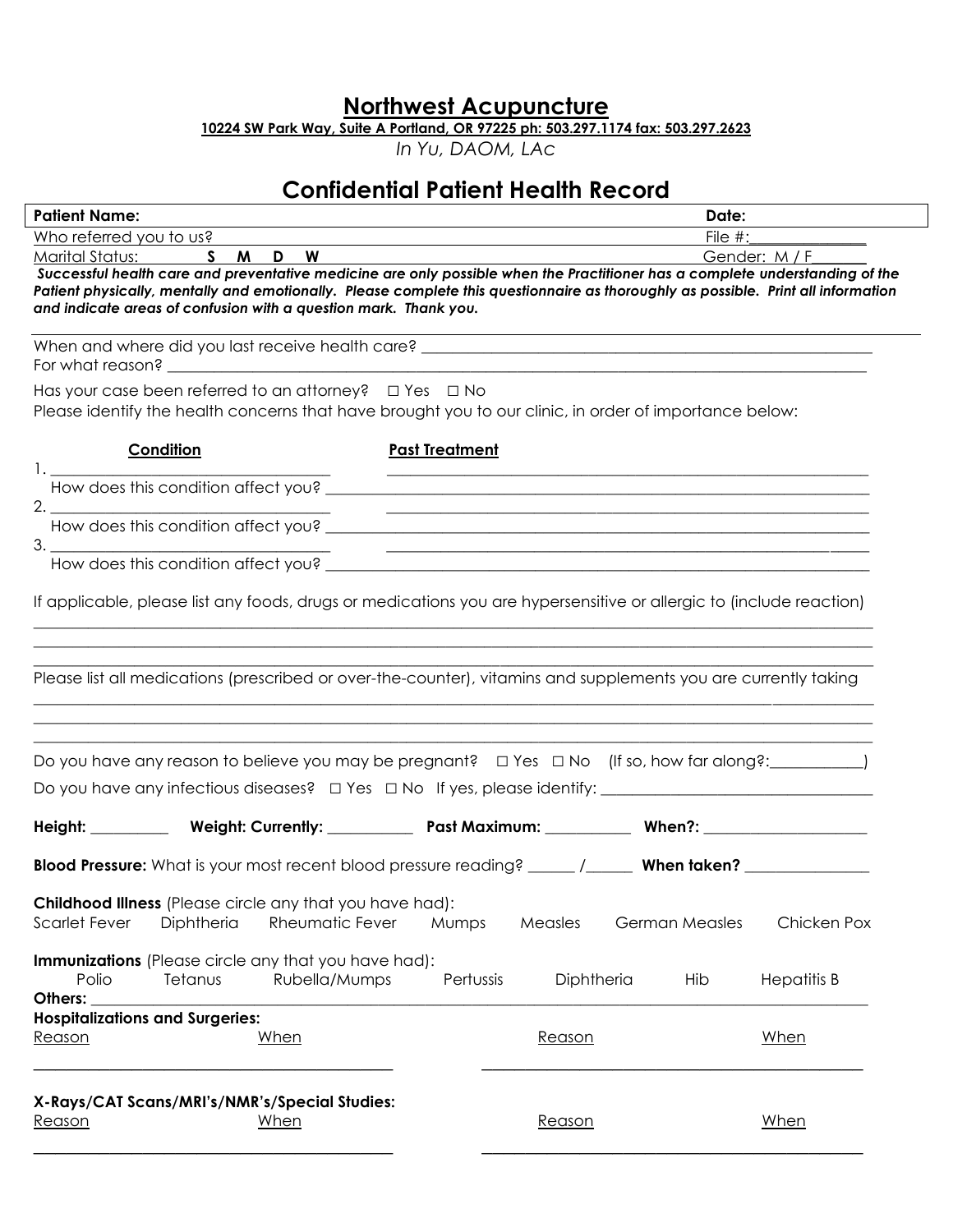#### *Please circle any that you experience now and underline any that you have experienced in the past:*

| <b>Emotional</b>                                                                                                              | Mood Swings                                                                    | Nervousness                | <b>Stressed Easily</b>                                                                                                                                                                               |                                                                                            |
|-------------------------------------------------------------------------------------------------------------------------------|--------------------------------------------------------------------------------|----------------------------|------------------------------------------------------------------------------------------------------------------------------------------------------------------------------------------------------|--------------------------------------------------------------------------------------------|
|                                                                                                                               | <b>Energy and Immunity</b> Fatigue Chronic Infections Chronic Fatigue Syndrome |                            |                                                                                                                                                                                                      |                                                                                            |
| Head, Eye, Ear, Nose, and Throat<br>Impaired Hearing Ear Ringing Earaches<br>Nose Bleeds Frequent Sore Throats Teeth Grinding | Impaired Vision Eye Pain/Strain Glaucoma                                       |                            | Glasses/Contacts<br>Headaches<br><b>TMJ/Jaw Problems</b>                                                                                                                                             | Tearing/Dryness<br>Sinus Problems<br>Hay Fever                                             |
| <b>Respiratory</b><br>Pneumonia<br>Pleurisy<br>Asthma                                                                         | Tuberculosis                                                                   | <b>Shortness of Breath</b> | Frequent Common Colds Difficulty Breathing Emphysema Persistent Cough                                                                                                                                |                                                                                            |
| Cardiovascular<br><b>Heart Disease</b>                                                                                        | Palpitations/Fluttering Heart Murmurs                                          |                            | Chest Pain Swelling of Ankles High Blood Pressure Stroke<br>Rheumatic Fever Varicose Veins                                                                                                           |                                                                                            |
| Gastrointestinal                                                                                                              | Gall Bladder Disease Liver Disease Hepatitis B or C Hemorrhoids                |                            | Abdominal Pain                                                                                                                                                                                       | Ulcers Changes in Appetite Nausea/Vomiting Epigastric Pain Passing Gas Heart Burn Belching |
| <b>Genito-Urinary Tract</b><br>Kidney Stones                                                                                  | <b>Impaired Urination</b>                                                      | <b>Blood in Urine</b>      | Frequent Urination at Night                                                                                                                                                                          |                                                                                            |
| <b>Female Reproductive/Breasts</b>                                                                                            |                                                                                |                            | Irregular Cycles Breast Lumps/Tenderness Nipple Discharge Heavy Flow Vaginal Discharge Clotting<br>Premenstrual Probs. Bleeding Between Cycles Menopausal Sympts. Diffic. Conceiving Painful Periods |                                                                                            |
| <b>Menstrual/Birthing History</b>                                                                                             |                                                                                |                            |                                                                                                                                                                                                      |                                                                                            |
|                                                                                                                               |                                                                                |                            | <b>Male Reproductive</b> Sexual Difficulties Prostate Problems Testicular Pain/Swelling                                                                                                              | Penile Discharge                                                                           |
| Musculoskeletal<br>Neck/Shoulder Pain<br>Low Back Pain                                                                        |                                                                                |                            | Muscle Spasms/Cramps          Arm Pain          Upper Back Pain          Mid Back Pain                                                                                                               |                                                                                            |
| <b>Neurologic</b><br>Vertigo/Dizziness Paralysis                                                                              |                                                                                | Numbness/Tingling          | Loss of Balance                                                                                                                                                                                      | Seizures/Epilepsy                                                                          |
| <b>Endocrine</b>                                                                                                              | Hypothryroid Hypoglycemia Hyperthyroid Diabetes Mellitus Night Sweats          |                            |                                                                                                                                                                                                      | Feeling Hot or Cold                                                                        |
| Other<br>Anemia                                                                                                               | Cancer                                                                         | Rashes                     | Eczema/Hives                                                                                                                                                                                         | Cold Hands/Feet                                                                            |
| Lifestyle:                                                                                                                    |                                                                                |                            |                                                                                                                                                                                                      |                                                                                            |

Interests/Hobbies: \_\_\_\_\_\_\_\_\_\_\_\_\_\_\_\_\_\_\_\_\_\_\_\_\_\_\_\_\_\_\_\_\_\_\_\_\_\_\_\_\_\_\_\_\_\_\_\_\_\_\_\_\_\_\_\_\_\_\_\_\_\_\_\_\_\_\_\_\_\_\_\_\_\_\_\_\_\_\_\_\_\_\_\_\_\_\_\_\_\_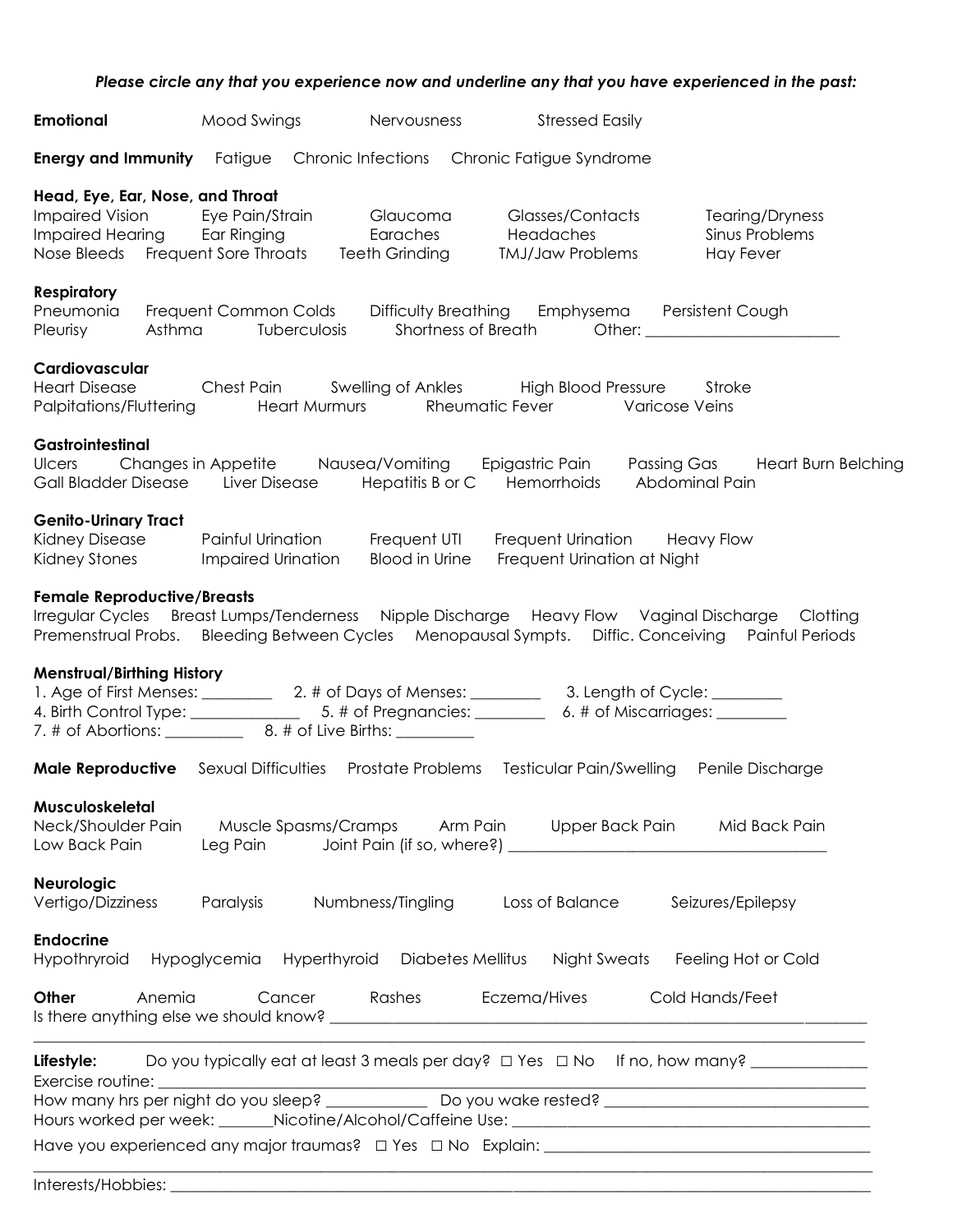## **Northwest Acupuncture**

**10224 SW Park Way, Suite A Portland, OR 97225 ph: 503.297.1174 fax: 503.297.2623**

### **Authorization & Consent to Examine & Treat**

To Whom It May Concern:

I hereby authorize the Providers of Total Health Wellness Center to administer all Medical examination procedures as deemed necessary. I have reported all health conditions that I am aware of and will inform my Practitioner of any changes in my health.

\_\_\_\_\_\_\_\_\_\_\_\_\_\_\_\_\_\_\_\_\_\_\_\_\_\_\_\_\_\_\_\_\_\_\_\_\_\_\_\_\_\_\_\_\_\_\_\_ \_\_\_\_\_\_\_\_\_\_\_\_\_\_\_\_\_\_\_

Patient signature **Date** Date **Date** 

## **Our Cancellation Policy**

Since your appointment time is important and reserved especially for you, we ask that you please call AS SOON AS POSSIBLE, preferably 24 hours in advance, to make any changes to it. This allows us to offer that time to another patient who needs care.

We reserve the right to charge a Missed Appointment Fee of \$55.00 to those patients who miss their appointment without notifying us, or who repeatedly cancel with less than 24 hours notice.

We value your business and strive to ensure that we are always available to you, as well as the rest of our patients, when you need us.

Thank you.

**I understand and agree to the above:**

**Patient Signature: \_\_\_\_\_\_\_\_\_\_\_\_\_\_\_\_\_\_\_\_\_\_\_\_\_\_\_\_\_\_\_\_\_\_\_\_\_\_\_ Date: \_\_\_\_\_\_\_\_\_\_\_\_\_**